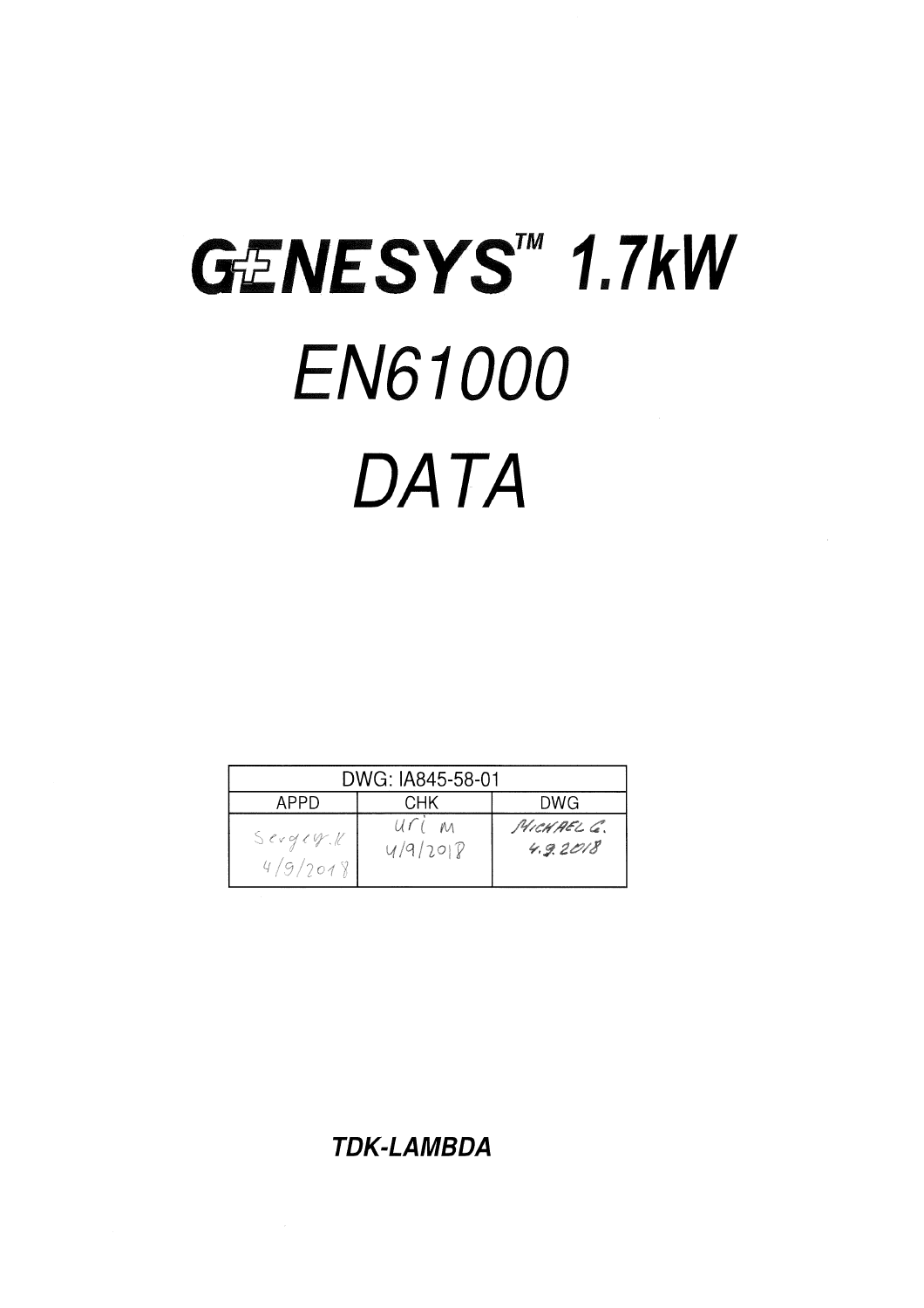## INDEX PAGE

| 1. Electro-Static Discharge Test EN61000-4-2  R-1            |  |
|--------------------------------------------------------------|--|
| 2. Radiated Susceptibility Test EN61000-4-3 R-2              |  |
| 3. Electrical Fast Transient Burst Test EN61000-4-4 R-3      |  |
|                                                              |  |
| 5. Conducted Susceptibility Test EN61000-4-6 R-5             |  |
| 6. Immunity to Magnetic Field Test EN61000-4-8 R-6           |  |
| 7. Voltage Dips and Short Interruption Test EN61000-4-11 R-7 |  |

The above data is typical value.

The values are considered to be actual capability data.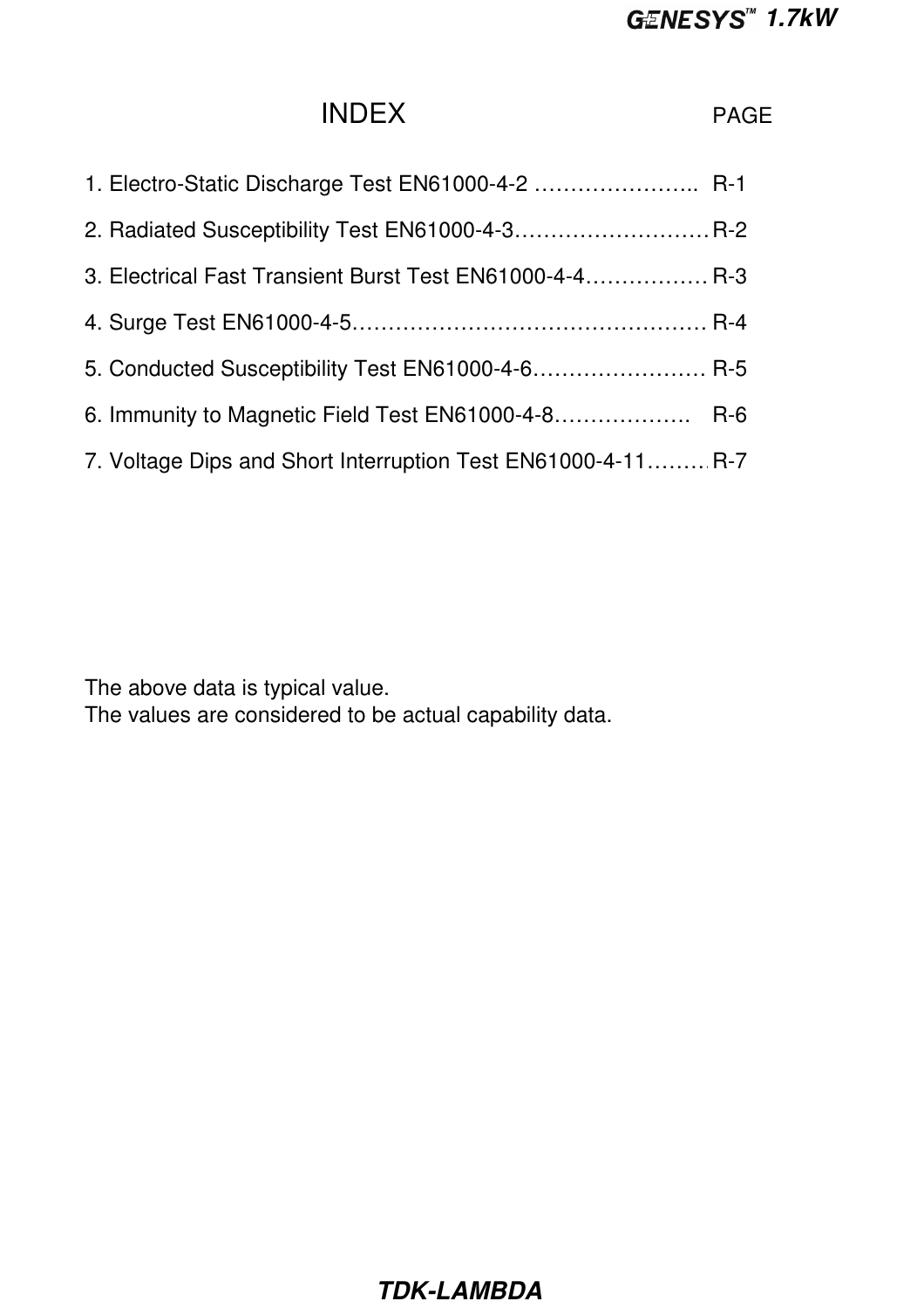## 1-2 List of equipment used

|                         | <b>EQUIPMENT USED</b>                 | <b>MANUFACTURER</b>       | MODEL No.         |
|-------------------------|---------------------------------------|---------------------------|-------------------|
| 1                       | Storage oscilloscope                  | Yokogawa                  | DL7100            |
| $\overline{2}$          | Storage oscilloscope                  | Yokogawa                  | DL1740            |
| 3                       | Digital multimeter                    | <b>HP</b>                 | 34401A            |
| $\overline{\mathbf{4}}$ | Digital power meter                   | Yokogawa                  | <b>WT130</b>      |
| 5                       | Digital power meter                   | Yokogawa                  | <b>WT230</b>      |
| 6                       | Digital power meter                   | Yokogawa                  | <b>WT330</b>      |
| $\overline{7}$          | Autotransformer                       | Metrel                    | HSN 260/30        |
| 8                       | Autotransformer                       | Metrel                    | HTN 450/20        |
| 9                       | Resistive load                        | <b>NLI</b>                | <b>10V</b>        |
| 10                      | Resistive load                        | <b>NLI</b>                | 600V              |
| 11                      | AC source                             | Chroma                    | 6590              |
| 12                      | <b>ESD simulator system</b>           | <b>NOISEKEN</b>           | <b>ESS2000</b>    |
| 13                      | <b>EFT/B Generator</b>                | <b>TESEQ</b>              | <b>NSG3060</b>    |
| 14                      | <b>Surge Generator</b>                | <b>TESEQ</b>              | NSG3060 CDN3063   |
| 15                      | RF Signal Generator 150kHz-230MHz     | <b>SCHLODER</b>           | CDG-6000          |
| 16                      | <b>Coupling/Decoupling Network</b>    | <b>COMPOWER</b>           | ATTN-6-100W       |
| 17                      | <b>Coupling/Decoupling Network</b>    | <b>SCHLODER</b>           | CDN-RJ45-S        |
| 18                      | <b>Coupling/Decoupling Network</b>    | <b>SCHLODER</b>           | <b>CDN-M4-32A</b> |
| 19                      | <b>Current Injection Probe</b>        | <b>FISCHER</b>            | F-120-9A          |
| 20                      | Anechoic test chamber                 | <b>Hermon Labs</b>        | $AC-2$            |
| 21                      | Antenna, biconical, 20-300MHz, 1kW    | A.H.Systems inc.          | SAS-200/543       |
| 22                      | Antenna, 1-18GHz, 300W                | <b>EMC Test Systems</b>   | 3115              |
| 23                      | RF signal generator, 10kHz-1.05GHz    | Fluke                     | 6061A             |
| 24                      | Monitor, field, 10kHz-1GHz, 1-300V/m  | <b>Amplifier Research</b> | FM1000            |
| 25                      | Coupling-decoupling network according | Hermon Labs               | 50141S1           |
| 26                      | RF amplifier, 500MHz - 1000MHz, 120W  | <b>Hermon Labs</b>        | A-120             |
| 27                      | RF amplifier, 1 to 4 GHz, 55W         | Milmega                   | AS 0104-55/55     |
| 28                      | RF power meter                        | Boonton                   | 4200              |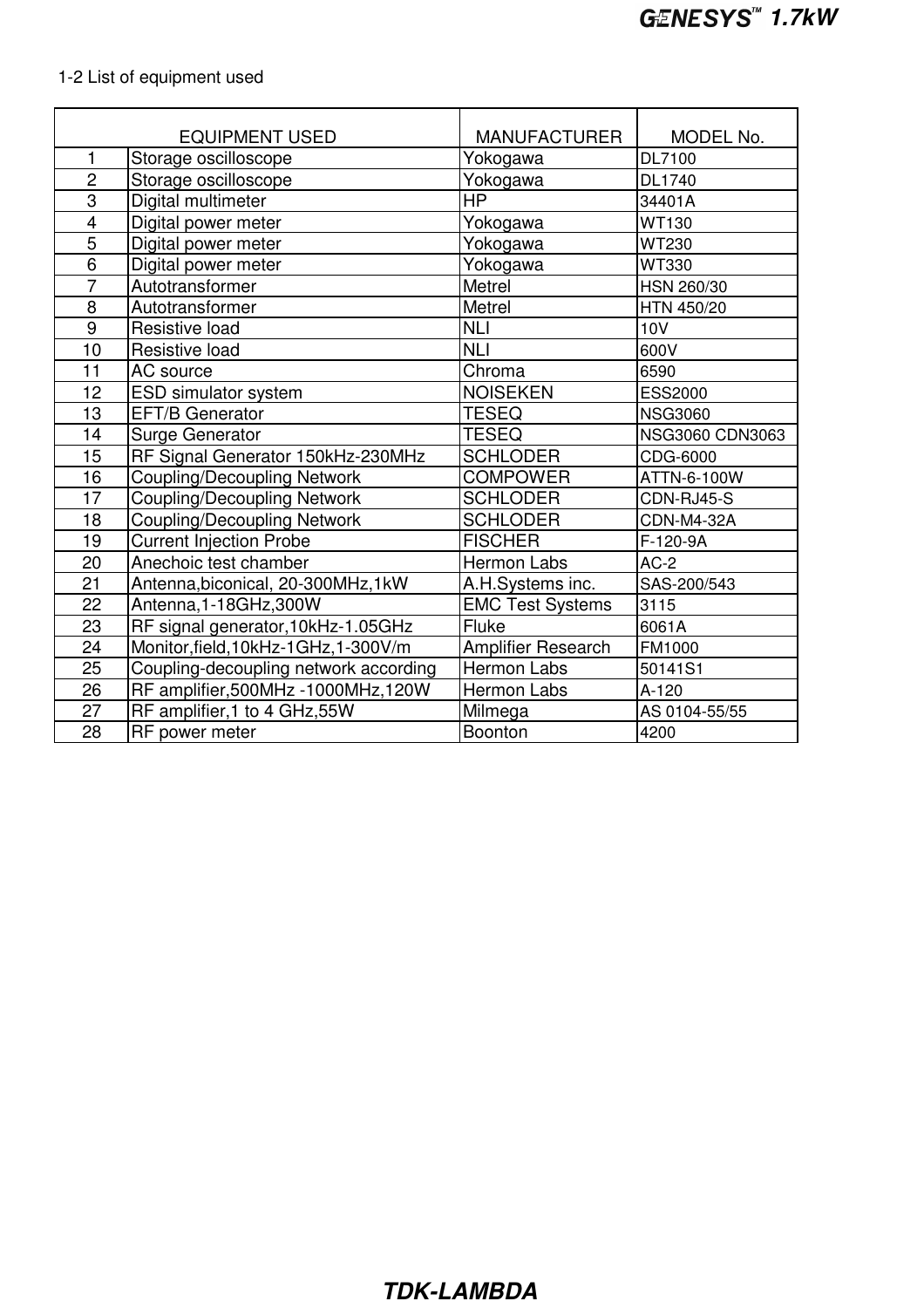>1 Second

## 1. Electrostatic discharge (ESD) (IEC 61000-4-2; EN 61204-3/ IEC 61204-3)

#### **(1) Equipment used:**

| ESD simulator system:             | NOISEKEN ESS2000 |
|-----------------------------------|------------------|
| Discharge resistance: $330\Omega$ | Capacitor: 150pF |

#### **(2) Test conditions:**

| Input voltage:  | Rated                                     | Output voltage:     | Rated   |
|-----------------|-------------------------------------------|---------------------|---------|
| Output current: | $100\%$                                   | Polarity:           | -.+ -   |
|                 | Number of tests: 10 Positive/ 10 Pegative | Discharge interval: | >1 Secc |

#### **(3) Test setup:**

Contact discharge: FG, Case screw Air discharge: Input and Output terminal



#### **(4) Acceptable conditions:**

- 1. Output voltage regulation not to exceed  $\pm$  5% of initial (before test) value during test.
- 2. Output voltage to be within regulation specification after the test.
- 3. Along with 1 and 2, no discharge of fire or smoke, as well as no output failre.

#### **(5) Test result:**

| Contact discharge |             | Air discharge |           |                      |             |
|-------------------|-------------|---------------|-----------|----------------------|-------------|
| Discharge G10-170 |             | G600-2.8      | Discharge | G <sub>10</sub> -170 | G600-2.8    |
| (kV)              |             |               | (kV)      |                      |             |
|                   | <b>PASS</b> | <b>PASS</b>   |           | <b>PASS</b>          | <b>PASS</b> |
|                   | <b>PASS</b> | <b>PASS</b>   |           | <b>PASS</b>          | <b>PASS</b> |
|                   |             |               |           | <b>PASS</b>          | <b>PASS</b> |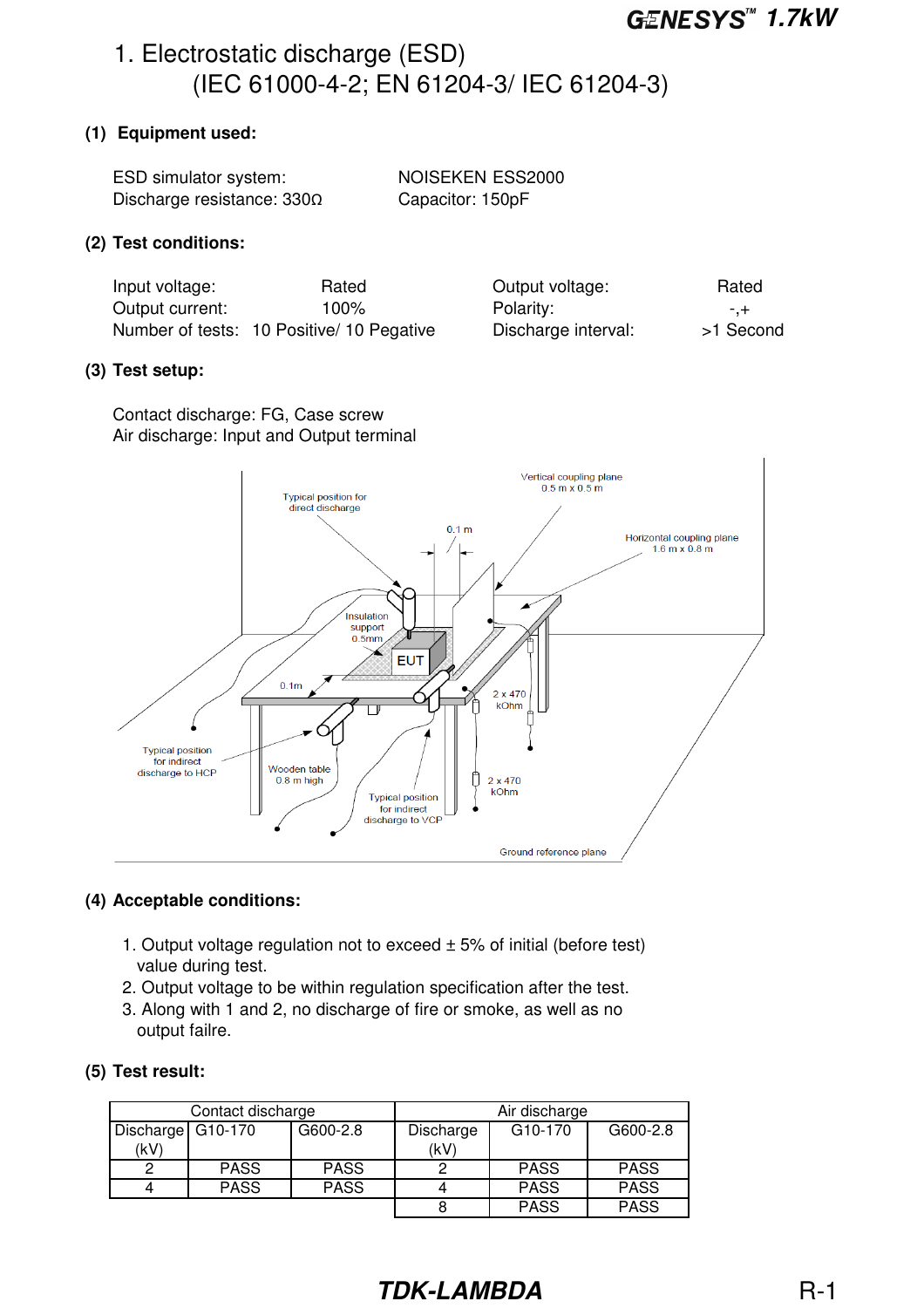## 2. Radiated immunity to radio frequency electromagnetic field (IEC 61000-4-3; EN 61204-3/ IEC 61204-3)

#### **(1) Equipment used:**

#### **(2) Test conditions and test setup:**

| Input voltage:             | Rated                                               | Output voltage:                    | Rated |
|----------------------------|-----------------------------------------------------|------------------------------------|-------|
| Output current:            | $100\%$                                             | Amplitude Modulated: 80%, 1kHz     |       |
| Electromagnetic Frequency: | 80~2700MHz                                          | Ambient temperature: $25^{\circ}C$ |       |
| Sweep Condition:           | $1.5 \times 10^{-3}$ Decade/Second, 1.0 Second Hold |                                    |       |



#### **(3) Acceptable conditions:**

- 1. Output voltage regulation not to exceed  $\pm$  5% of initial (before test) value during test.
- 2. Output voltage to be within regulation specification after the test.
- 3. Along with 1 and 2, no discharge of fire or smoke, as well as no output failre.

#### **(4) Test Result:**

| Frequency<br>(GHz) | <b>Radiated Field</b><br>Strength (Vrms/m) | G <sub>10</sub> -170 | G600-2.8    |
|--------------------|--------------------------------------------|----------------------|-------------|
| $0.08 - 1$         |                                            | <b>PASS</b>          | <b>PASS</b> |
| $1.4 - 2$          |                                            | <b>PASS</b>          | <b>PASS</b> |
| $2 - 27$           |                                            | <b>PASS</b>          | <b>PASS</b> |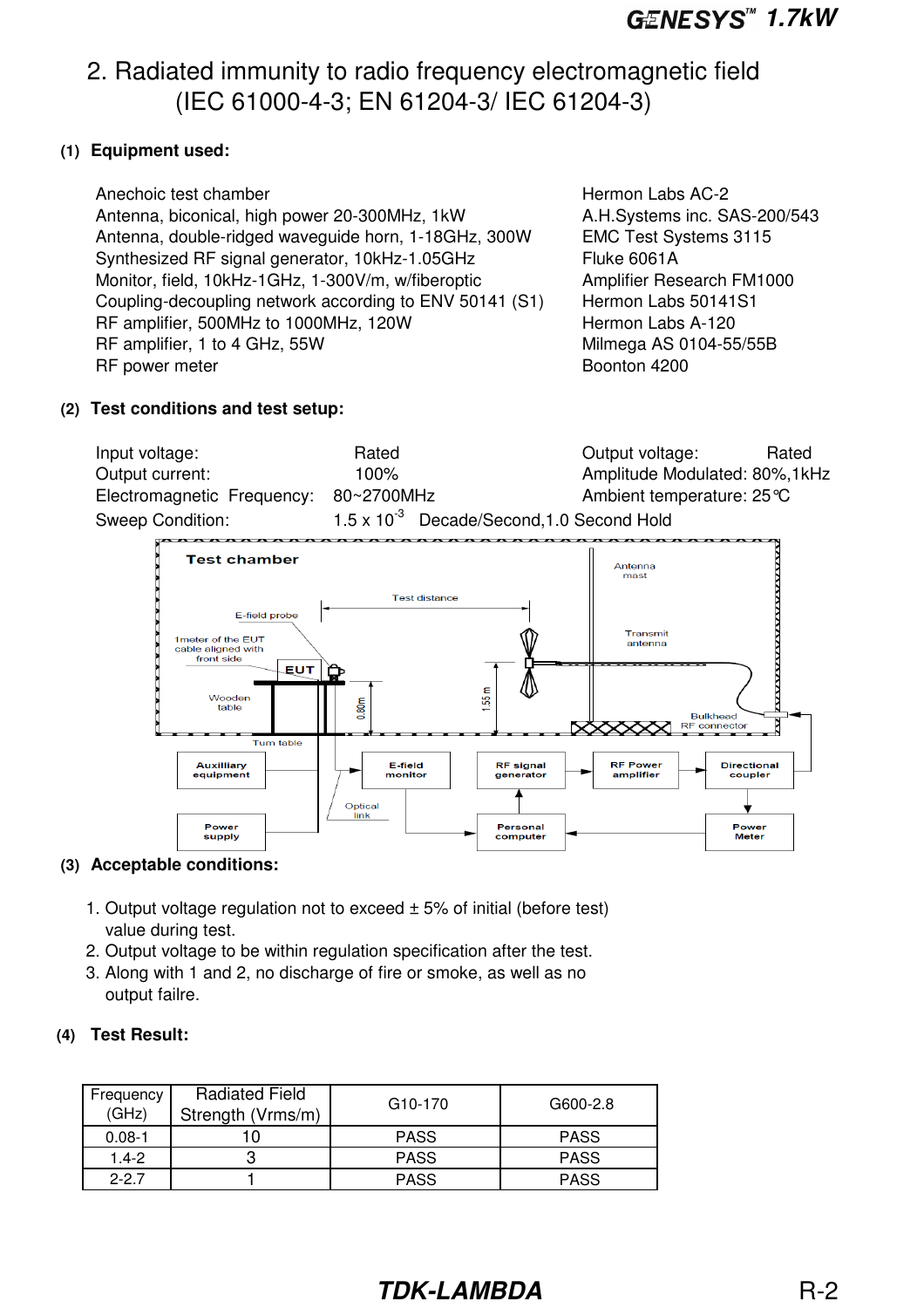## 3. Eelectrical fast transient/ burst (EFT/ B) (IEC 61000-4-4; EN 61204-3/ IEC 61204-3)

#### **(1) Equipment used:**

EFT/B Generator: TESEQ NSG3060

#### **(2) Test conditions:**

| Input voltage:   | Rated   | Output voltage:<br>Rated |
|------------------|---------|--------------------------|
| Output current:  | 100%    | 1 minute<br>Test time:   |
| Polarity:        | $- +$   | Ambient temperature: 25℃ |
| Number of tests: | 3 times |                          |

#### **(3) Test setup**



#### **(4) Acceptable conditions:**

- 1. Output voltage regulation not to exceed  $\pm$  5% of initial (before test) value during test.
- 2. Output voltage to be within regulation specification after the test.
- 3. Along with 1 and 2, no discharge of fire or smoke, as well as no output failre.

#### **(5) Test result:**

| Test Voltage (kV) | Repitition Rate (kHz) | G <sub>10</sub> -170 | G600-2.8    |
|-------------------|-----------------------|----------------------|-------------|
|                   |                       | <b>PASS</b>          | <b>PASS</b> |
|                   | 100                   | <b>PASS</b>          | <b>PASS</b> |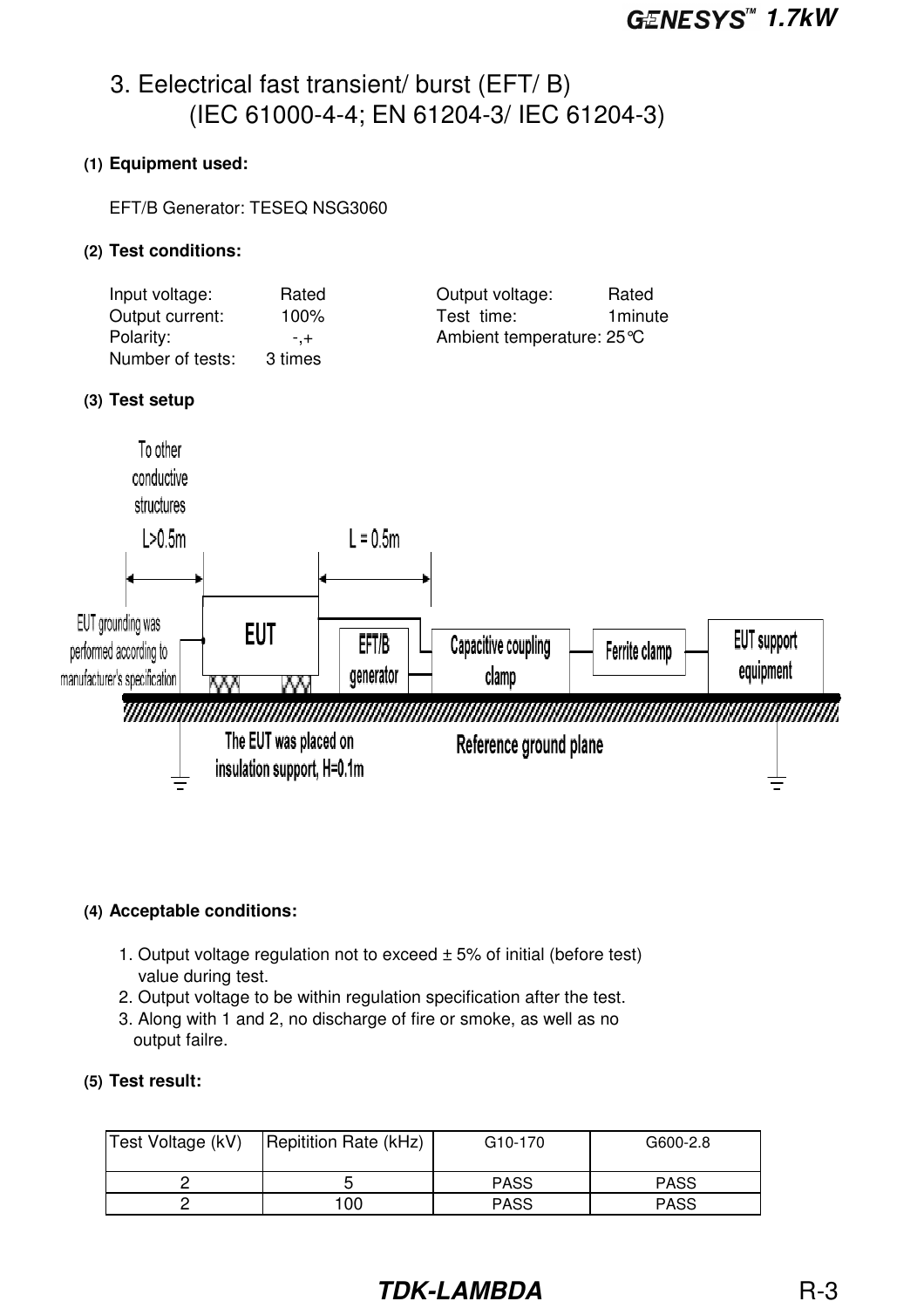## 4. Conducted immunity to voltage surges (IEC 61000-4-5; EN 61204-3/ IEC 61204-3)

### **(1) Equipment used:**

| Surge Generator:      | TESEQ - NSG3060 CDN3063 |
|-----------------------|-------------------------|
| Coupling impedance:   | Common - 12 OHm         |
|                       | Normal - 2 OHm          |
| Coupling capacitance: | Common - 9uF            |
|                       | Normal - 18uF           |
| Coupling network:     | SCHLODER - CDN-M4-32A   |
|                       |                         |

#### **(2) Test conditions and test setup:**

| Input voltage:  | Rated     |
|-----------------|-----------|
| Output current: | 100%      |
| Polarity:       | -.+       |
| Phase:          | 0,90 DEG. |

Output voltage: Rated Number of tests: 5 times Mode: Common, Normal Ambient temperature: 25°C



**Differential mode** 



#### **(3) Acceptable conditions:**

- 1. Output voltage regulation not to exceed  $\pm$  5% of initial (before test) value during test.
- 2. Output voltage to be within regulation specification after the test.
- 3. Along with 1 and 2, no discharge of fire or smoke, as well as no output failre.

#### **(4) Test Result:**

| Test Voltage (kV) | G300-5.6    | Test Voltage (kV) | G300-5.6    |
|-------------------|-------------|-------------------|-------------|
| Common            |             | Normal            |             |
| 2.0               | <b>PASS</b> |                   | <b>PASS</b> |

| ltage (kV) | G300-5.6    | Test Voltage (kV) | G300-5.6    |
|------------|-------------|-------------------|-------------|
| mmon       |             | Normal            |             |
| 2.0        | <b>PASS</b> |                   | <b>PASS</b> |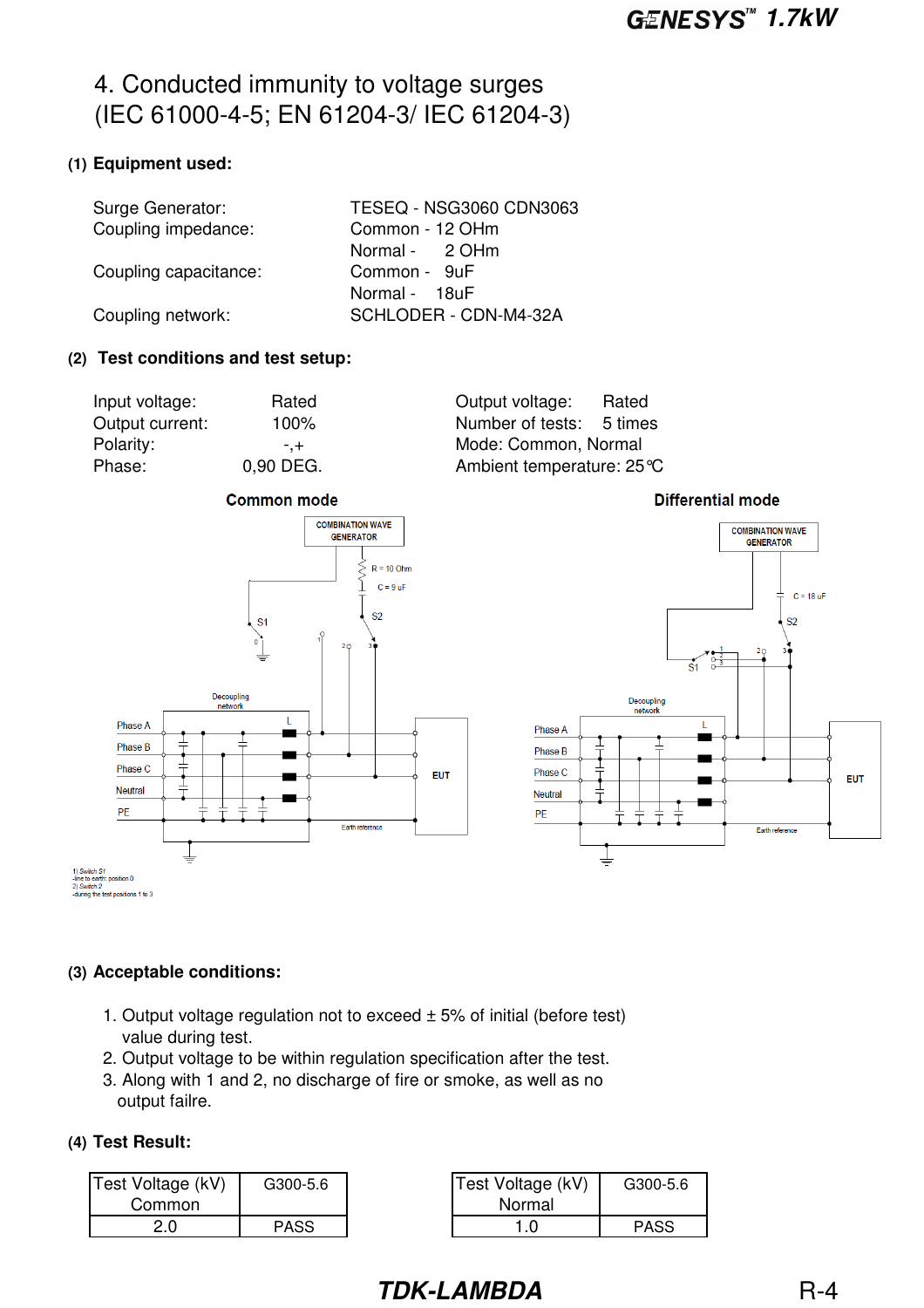5. Conducted immunity to disturbances by radio frequency field (IEC 61000-4-6; EN 61204-3/ IEC 61204-3)

### **(1) Equipment used:**

RF Signal Generator 150kHz-230MHz SCHLODER CDG-6000 Coupling/Decoupling Network SCHLODER CDN-RJ45-S Coupling/Decoupling Network SCHLODER CDN-M4-32A

#### **(2) Test condition:**

| Ambient temperature: 25 °C |       |  |
|----------------------------|-------|--|
| Input voltage:             | Rated |  |
| Output current:            | 100%  |  |
| Output voltage:            | Rated |  |

Freq. range:  $0.15 \sim 80$ MHz Type of modulation: AM 80%  $@$  1kHz DWELL Time: 2.8s Freq. step: 1% of current freq.

#### **(3) Test setup:**



#### **(4) Acceptable conditions:**

- 1. Output voltage regulation not to exceed  $\pm$  5% of initial (before test) value during test.
- 2. Output voltage to be within regulation specification after the test.
- 3. Along with 1 and 2, no discharge of fire or smoke, as well as no output failure.

#### **(5) Test result:**

| Voltage Level (Vrms) | G <sub>10</sub> -170 | G600-2.8    |
|----------------------|----------------------|-------------|
| 10                   | <b>PASS</b>          | <b>PASS</b> |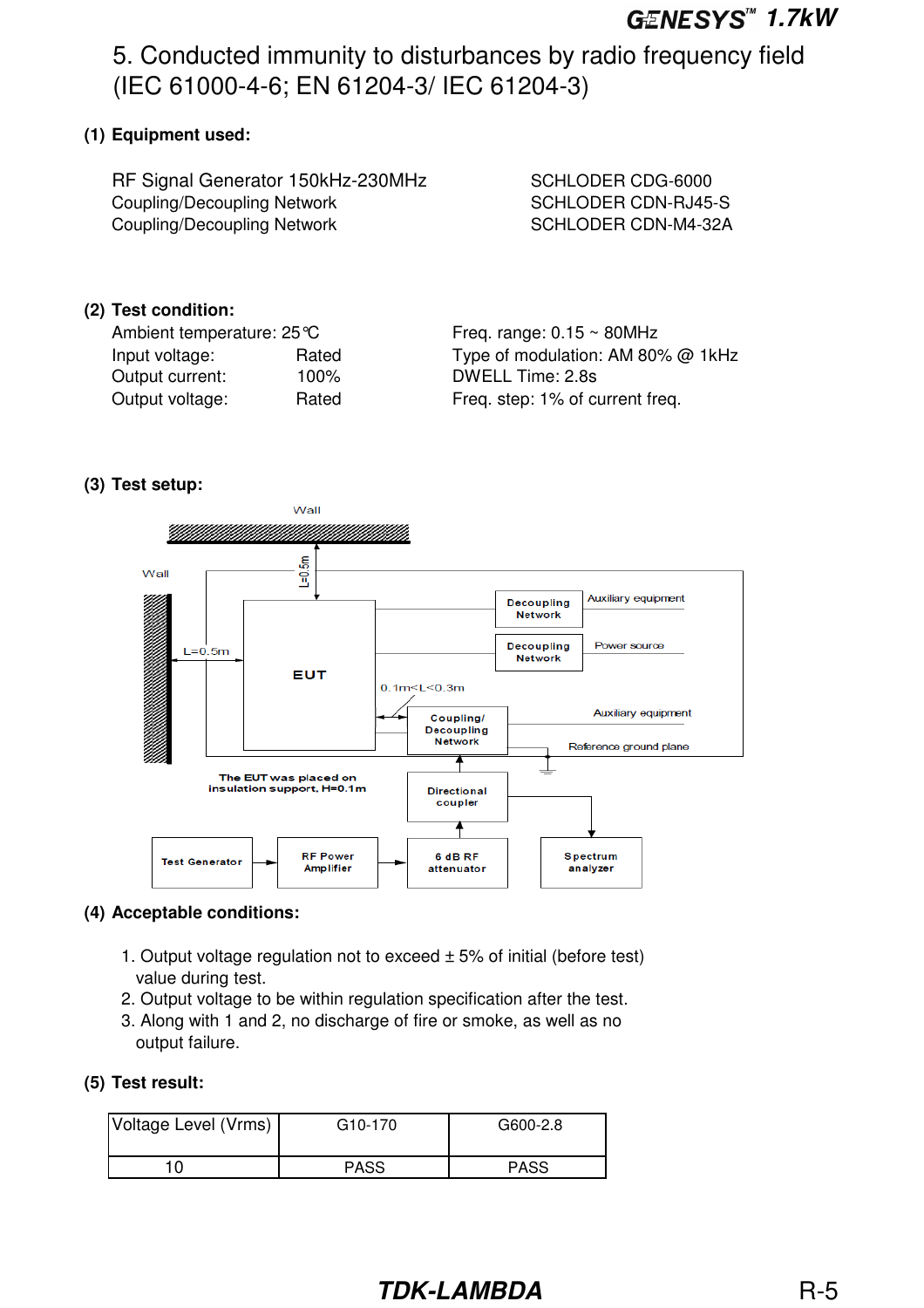## 6. Radiated immunity to power frequency magnetic field (IEC 61000-4-8; IEC 61204-3)

#### **(1) Equipment used:**

| <b>Current Generator:</b> | F-1000-4-8-125A      | <b>FCC</b> |
|---------------------------|----------------------|------------|
| Magnetic Loop:            | F-1000-4-8/9/10-L-1M | <b>FCC</b> |

#### **(2) Test Condition:**

| Input voltage:           | Rated   | Duration: 10 min    |
|--------------------------|---------|---------------------|
| Output current:          | $100\%$ | Freq.: 50Hz & 60 Hz |
| Output voltage:          | Rated   |                     |
| Ambient temperature: 25℃ |         |                     |

#### **(3) Test setup:**



#### **(4) Acceptable conditions:**

- 1. Output voltage regulation not to exceed  $\pm$  5% of initial (before test) value during test.
- 2. Output voltage to be within regulation specification after the test.
- 3. Along with 1 and 2, no discharge of fire or smoke, as well as no output failre.

#### **(5) Test result:**

| <b>Position</b>             | Strenght of magnetic field (A/m) | G <sub>10</sub> -170 |
|-----------------------------|----------------------------------|----------------------|
| Vertical                    |                                  | <b>PASS</b>          |
| Vertical at 90 <sup>0</sup> | 30                               | <b>PASS</b>          |
| Horizontal                  | חצ                               | <b>PASS</b>          |